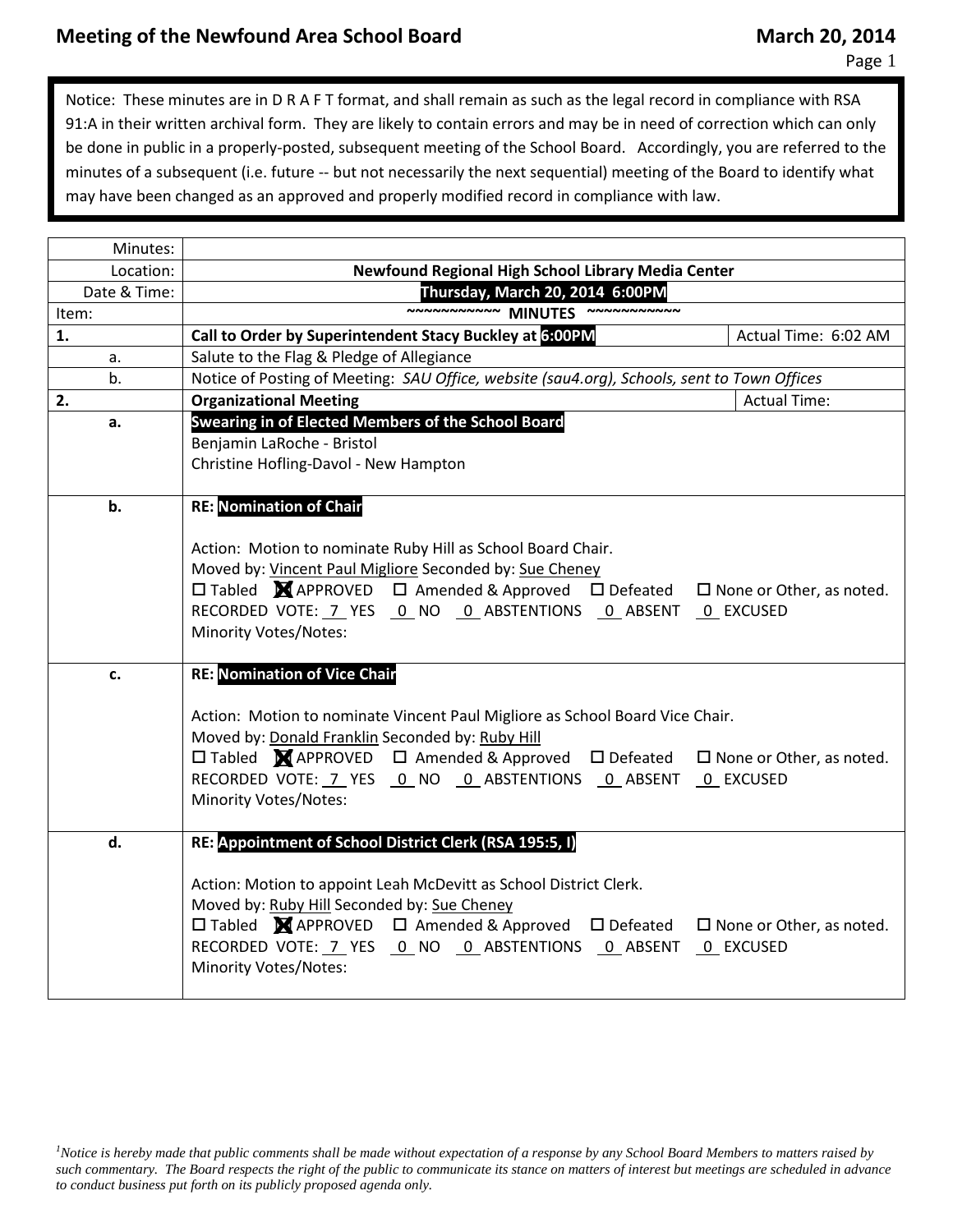Page 2

| 2. (continued)        |                                                                                                                    |                                                                                                                                                                                |  |  |  |
|-----------------------|--------------------------------------------------------------------------------------------------------------------|--------------------------------------------------------------------------------------------------------------------------------------------------------------------------------|--|--|--|
| e.                    | RE: Appointment of Treasurer (RSA 195:5, I)                                                                        |                                                                                                                                                                                |  |  |  |
|                       |                                                                                                                    |                                                                                                                                                                                |  |  |  |
|                       | Action: Motion to appoint Michele Escobar as District Treasurer.                                                   |                                                                                                                                                                                |  |  |  |
|                       |                                                                                                                    | Moved by: Ruby Hill Seconded by: Jeff Levesque                                                                                                                                 |  |  |  |
|                       |                                                                                                                    | □ Tabled <b>X</b> APPROVED □ Amended & Approved<br>$\square$ Defeated<br>$\Box$ None or Other, as noted.                                                                       |  |  |  |
|                       | <b>Minority Votes/Notes:</b>                                                                                       | RECORDED VOTE: 7 YES 0 NO 0 ABSTENTIONS 0 ABSENT<br>0 EXCUSED                                                                                                                  |  |  |  |
|                       |                                                                                                                    |                                                                                                                                                                                |  |  |  |
| 3.                    |                                                                                                                    | Approval or Modification of Agenda; as presented or modified:                                                                                                                  |  |  |  |
|                       |                                                                                                                    | Approved                                                                                                                                                                       |  |  |  |
|                       | X                                                                                                                  | <b>Modified</b>                                                                                                                                                                |  |  |  |
|                       |                                                                                                                    | Item 5.d - Policies for Second Reading change to: Policies for First Reading.                                                                                                  |  |  |  |
|                       |                                                                                                                    |                                                                                                                                                                                |  |  |  |
| 4.<br>a.              | <b>Inter-Communications</b><br>Sign-In by attendees; please Print Name & Town, then return to clerk for recording. |                                                                                                                                                                                |  |  |  |
| b.                    | To receive regular School Board packets, please record your request on designated sheet or email to:               |                                                                                                                                                                                |  |  |  |
|                       | scross@sau4.org                                                                                                    |                                                                                                                                                                                |  |  |  |
| c.                    | Recognition - None                                                                                                 |                                                                                                                                                                                |  |  |  |
| d.                    | Public Comment (not limited to agenda items; see footnote below <sup>1</sup> )                                     |                                                                                                                                                                                |  |  |  |
|                       | 1)                                                                                                                 | Elected Officials in Attendance - None present.                                                                                                                                |  |  |  |
|                       | 2)                                                                                                                 | Members of the Public (5 mins/person)                                                                                                                                          |  |  |  |
| Name                  | Town                                                                                                               | Comments                                                                                                                                                                       |  |  |  |
| <b>Deidre Conway</b>  | <b>Ashland</b>                                                                                                     | Spoke on behalf of the Newfound Area Teachers Association against the 2014 - 2015                                                                                              |  |  |  |
|                       |                                                                                                                    | school calendar presented at the meeting by the board with additional changes and a                                                                                            |  |  |  |
|                       |                                                                                                                    | start date after Labor Day. She noted she had received sixty responses from teachers                                                                                           |  |  |  |
|                       |                                                                                                                    | who commented on the newly proposed calendar to see what was best for children.                                                                                                |  |  |  |
|                       |                                                                                                                    | She said everyone had adjusted to going back to school before Labor Day. She further<br>noted that if we go back to school after Labor Day, 23 students that attend vocational |  |  |  |
|                       |                                                                                                                    | classes at Plymouth would lose 6 days of instruction. She said attending school on                                                                                             |  |  |  |
|                       |                                                                                                                    | Veteran's Day has angered those that would be required to work on this sacred day.                                                                                             |  |  |  |
|                       |                                                                                                                    | She spoke against setting the parent/teacher conference to Halloween, which                                                                                                    |  |  |  |
|                       |                                                                                                                    | typically is scheduled for the end of the term, would change to 20 days earlier.                                                                                               |  |  |  |
| <b>Lisa Dunham</b>    | <b>Bristol</b>                                                                                                     | Said she has looked at both versions of the school calendar. She is in favor of starting                                                                                       |  |  |  |
|                       |                                                                                                                    | after Labor Day. She noted there are an awful lot of early release days; they are                                                                                              |  |  |  |
|                       |                                                                                                                    | disruptive. She thinks they children would be better served without all the early                                                                                              |  |  |  |
|                       |                                                                                                                    | release days.                                                                                                                                                                  |  |  |  |
| <b>Mary</b>           | <b>Bristol</b>                                                                                                     | Welcomed the new School Board members. She thanked Board Chair, Vincent Paul                                                                                                   |  |  |  |
| <b>MacCaffrie</b>     |                                                                                                                    | Migliore and the whole School Board for their commitment.                                                                                                                      |  |  |  |
| <b>Susan Colby</b>    | <b>Bristol</b>                                                                                                     | Stated she is in favor of the amended calendar. She said she loves our teachers and                                                                                            |  |  |  |
|                       |                                                                                                                    | said they know what is good for the children. In regard to the warrant article for the                                                                                         |  |  |  |
|                       |                                                                                                                    | Bridgewater-Hebron withdrawl, she is not in favor of anyone pulling out of our<br>district. We should look at ways to make our district better.                                |  |  |  |
| <b>Richard Dunham</b> | <b>Bristol</b>                                                                                                     | Said he is in favor of the old school calendar. One extra week is too much on parents                                                                                          |  |  |  |
|                       |                                                                                                                    | of young children.                                                                                                                                                             |  |  |  |
| <b>Debra Blouin</b>   | Hebron                                                                                                             | Stated she would like to start school after Labor Day. It is difficult with all the days                                                                                       |  |  |  |
|                       |                                                                                                                    | off. When she is off of work, she does not get paid. She said, as a resident of Hebron,                                                                                        |  |  |  |
|                       |                                                                                                                    | she is not in favor of Bridgewater Hebron Village School pulling out of the district.                                                                                          |  |  |  |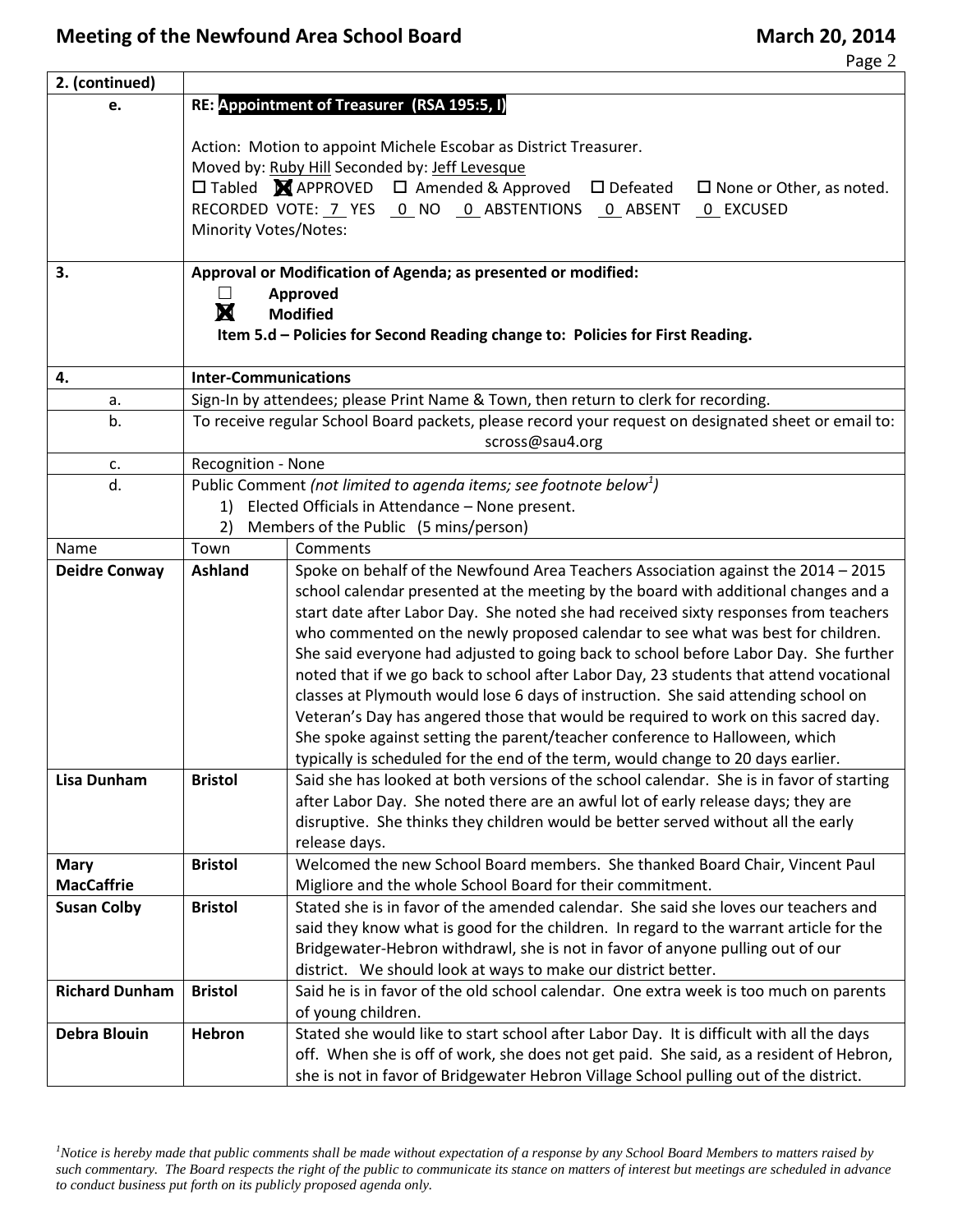## **Meeting of the Newfound Area School Board March 20, 2014**

Page 3

| 4. (continued) |                                                                                                                                                                                                                                                                                                                                                                                                                                                                                                                                                                                                                                                                                                                                                                                                                                                                                                              |
|----------------|--------------------------------------------------------------------------------------------------------------------------------------------------------------------------------------------------------------------------------------------------------------------------------------------------------------------------------------------------------------------------------------------------------------------------------------------------------------------------------------------------------------------------------------------------------------------------------------------------------------------------------------------------------------------------------------------------------------------------------------------------------------------------------------------------------------------------------------------------------------------------------------------------------------|
|                | 3) Faculty/Staff Liaison, Reported by Mimi Freeman, NMMS - Reported that the KAPER (Kids<br>and Parents Enriching Relationships) Conference went very well.<br>4) Student Council Liaison, Keegan Tracy, Class of 2015 - Not present.                                                                                                                                                                                                                                                                                                                                                                                                                                                                                                                                                                                                                                                                        |
| 5.             | Discussion Items for consideration and action by the Board                                                                                                                                                                                                                                                                                                                                                                                                                                                                                                                                                                                                                                                                                                                                                                                                                                                   |
| a.             | School Board Committee Assignment: A listing and description of the School Board Committees<br>were distributed. The Board members were asked to make their selections and return the forms to<br>Stacy Buckley. It was noted the Contract Negotiation Committee includes all Board members.                                                                                                                                                                                                                                                                                                                                                                                                                                                                                                                                                                                                                 |
| b.             | 2014-2015 School Board Calendar: An alternative calendar, with a start date after Labor Day was<br>submitted for review by Board Chair, Ruby Hill. This calendar differed from the calendar previously<br>submitted by Stacy Buckley, which had a start date prior to Labor Day. The two calendars were<br>discussed. In addition to the difference in the start of school dates, Christmas vacation, and early<br>release days were discussed. When asked how the Superintendent came up with her calendar, she<br>reported she had met with the Administrators, discussed it with NATA President, Deirdre Conway<br>who shared it with the teachers and got their feedback, spoke with Plymouth and shared it with the<br>Board. Ruby said it is 1% of our student body we are building our calendar around. Transportation<br>issues were also discussed. Adjustments were made to the proposed calendar. |
| c.             | Policies for First Reading: As amended, Items 5.c and 5.d are Policies for First Reading. Jeff<br>Levesque presented the policies for discussion and is looking for feedback from the Board.<br>• KG Community use of School Facilities<br>KG-R Community use of School Facilities<br>AFA Evaluation of School Board Operational Procedures<br>AC-R Nondiscrimination - Title IX Grievance<br><b>AFB Superintendent Evaluation</b><br>CM Superintendent's Annual Report<br>• CBB Appointment of Superintendent                                                                                                                                                                                                                                                                                                                                                                                               |
| d.             | <b>Modified to - Policies for First Reading:</b><br><b>GE Exit Interviews</b><br>$\bullet$<br><b>KBA Public's Right to Know</b>                                                                                                                                                                                                                                                                                                                                                                                                                                                                                                                                                                                                                                                                                                                                                                              |
| e.             | Teacher Contract: Next Steps - Stacy Buckley said she spoke with the Newfound Area Teachers<br>Association (NATA) President, Deirdre Conway and NATA asked if the Board was interested in sitting<br>down to negotiations. Stacy Buckley also spoke with Attorney Barrett Christina who said it would be<br>a full negotiation. The public would vote on just the cost items. The District would be responsible<br>for paying for all of the election expenses. An estimated cost of the election is approximately four to<br>five thousand dollars. Vincent Paul Migliore stated the Board should determine who will be on the<br>bargaining committee before setting a date to meet with NATA. Don Franklin explained that in the<br>past two years, the whole board was on the committee.                                                                                                                 |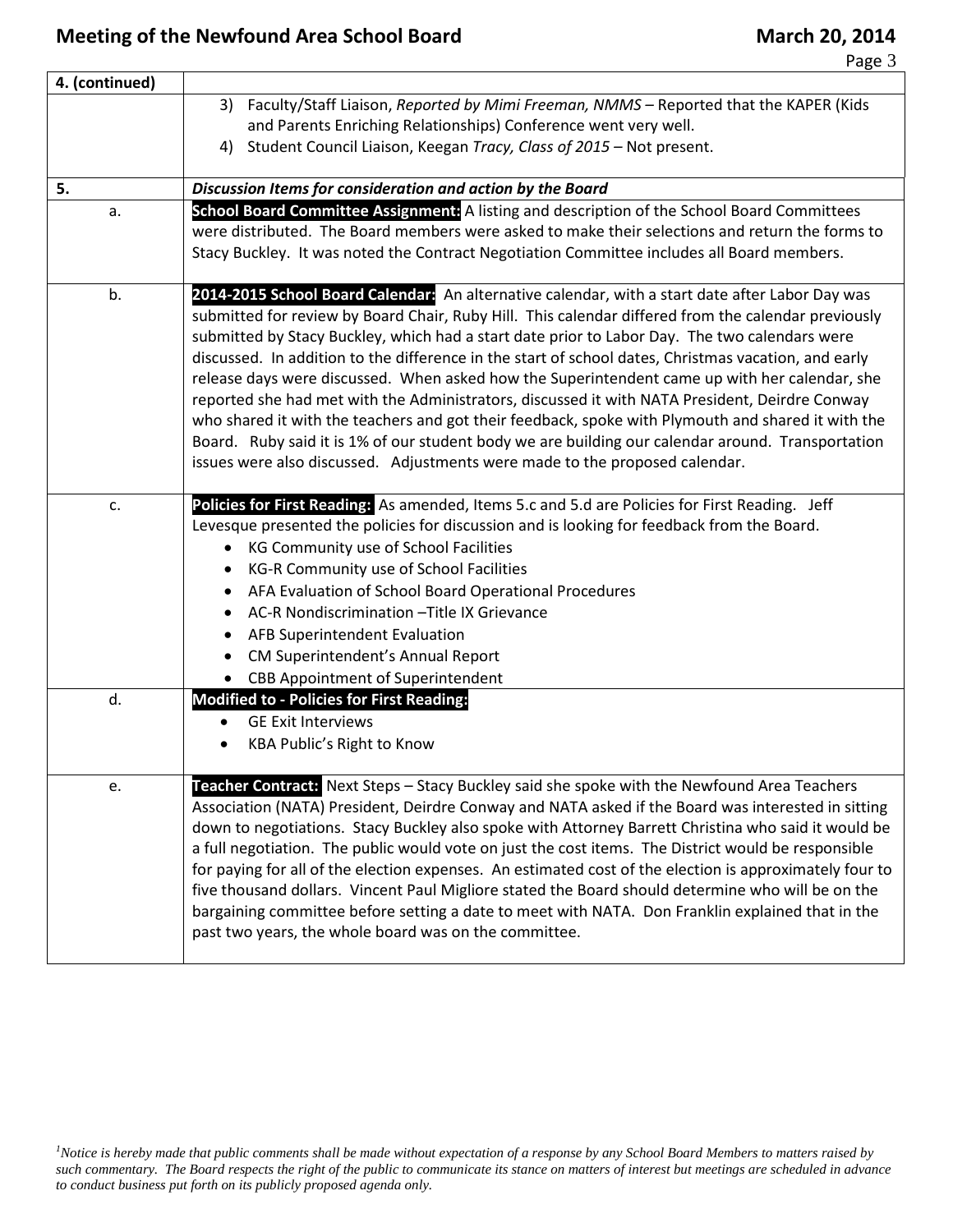ᅮ

Page 4

| 5. (continued)         |                                                                                                                                                                                                                                                                                                                                                                                                                                                                                                                                                                                                                                                                                                                                                                                                                                                                                                                                                                                                                                                                                                                                                                                                                                                                                                                                                                                                                                                                                                                                                                                                                                                                                                                                                                                                                                                                                                                                                                                                      |                                                                                                                                                                                                          |                     |  |
|------------------------|------------------------------------------------------------------------------------------------------------------------------------------------------------------------------------------------------------------------------------------------------------------------------------------------------------------------------------------------------------------------------------------------------------------------------------------------------------------------------------------------------------------------------------------------------------------------------------------------------------------------------------------------------------------------------------------------------------------------------------------------------------------------------------------------------------------------------------------------------------------------------------------------------------------------------------------------------------------------------------------------------------------------------------------------------------------------------------------------------------------------------------------------------------------------------------------------------------------------------------------------------------------------------------------------------------------------------------------------------------------------------------------------------------------------------------------------------------------------------------------------------------------------------------------------------------------------------------------------------------------------------------------------------------------------------------------------------------------------------------------------------------------------------------------------------------------------------------------------------------------------------------------------------------------------------------------------------------------------------------------------------|----------------------------------------------------------------------------------------------------------------------------------------------------------------------------------------------------------|---------------------|--|
|                        | Towns of Hebron and Bridgewater Withdrawal from NASD Warrant Article:<br>To see if the voters of the Towns of Hebron and Bridgewater will direct the School Board of<br>the Newfound Area School District to undertake a study of the feasibility and suitability of<br>the withdrawal of the Towns of Hebron and Bridgewater from the cooperative district.<br>Vincent Paul Migliore explained the process having recently been through this last year with<br>Danbury. In accordance with RSA 195, Section 25, the study shall be conducted by a<br>committee composed of at least one member of the School Board from each of the pre-<br>existing districts, one member of the Board of Selectmen from each town, and such other<br>members as may be appointed by the committee. Within 180 days after the date of<br>formation, the committee shall report its findings to the State Board of Education. The<br>Selectman indicated that there is no cost for this study. He summarized that the process is<br>governed by law. Once we agree to schedule the meeting, we need to notify other select<br>boards then assign a subcommittee to do the exploration to see what the issues are.                                                                                                                                                                                                                                                                                                                                                                                                                                                                                                                                                                                                                                                                                                                                                                                                   |                                                                                                                                                                                                          |                     |  |
| z.                     | <b>Other Business: None</b>                                                                                                                                                                                                                                                                                                                                                                                                                                                                                                                                                                                                                                                                                                                                                                                                                                                                                                                                                                                                                                                                                                                                                                                                                                                                                                                                                                                                                                                                                                                                                                                                                                                                                                                                                                                                                                                                                                                                                                          |                                                                                                                                                                                                          |                     |  |
| 6.                     |                                                                                                                                                                                                                                                                                                                                                                                                                                                                                                                                                                                                                                                                                                                                                                                                                                                                                                                                                                                                                                                                                                                                                                                                                                                                                                                                                                                                                                                                                                                                                                                                                                                                                                                                                                                                                                                                                                                                                                                                      | Public Comment on Agenda Items Only per policy BDDH, 5 minute limit                                                                                                                                      | Time:               |  |
| Name                   | Town                                                                                                                                                                                                                                                                                                                                                                                                                                                                                                                                                                                                                                                                                                                                                                                                                                                                                                                                                                                                                                                                                                                                                                                                                                                                                                                                                                                                                                                                                                                                                                                                                                                                                                                                                                                                                                                                                                                                                                                                 | Comments                                                                                                                                                                                                 |                     |  |
| <b>Heather Gosling</b> | <b>Bristol</b>                                                                                                                                                                                                                                                                                                                                                                                                                                                                                                                                                                                                                                                                                                                                                                                                                                                                                                                                                                                                                                                                                                                                                                                                                                                                                                                                                                                                                                                                                                                                                                                                                                                                                                                                                                                                                                                                                                                                                                                       | Commented on the transportation issue for the high school students attending the<br>Vocational Education program at Plymouth High School. Said they are juniors and<br>seniors and can drive themselves. |                     |  |
| 7.                     |                                                                                                                                                                                                                                                                                                                                                                                                                                                                                                                                                                                                                                                                                                                                                                                                                                                                                                                                                                                                                                                                                                                                                                                                                                                                                                                                                                                                                                                                                                                                                                                                                                                                                                                                                                                                                                                                                                                                                                                                      |                                                                                                                                                                                                          |                     |  |
|                        | Non-Public Session: To take place at the end of the regularly scheduled School Board meeting.<br>Specific Statutory Reason cited as foundation for the nonpublic session:<br>RSA 91-A:3, II (a) The dismissal, promotion, or compensation of any public employee or the disciplining of such<br>employee, or the investigation of any charges against him or her, unless the employee affected (1) has a right to a<br>public meeting, and (2) requests that the meeting be open, in which case the request shall be granted.<br>RSA 91-A:3, II(b) The hiring of any person as a public employee.<br>RSA 91-A:3, II(c) Matters which, if discussed in public, would likely affect adversely the reputation of any person,<br>other than a member of this board, unless such person requests an open meeting. This exemption shall extend to<br>include any application for assistance or tax abatement or waiver of a fee, fine or other levy, if based on inability to<br>pay or poverty of the applicant.<br>RSA 91-A:3, II(d) Consideration of the acquisition, sale or lease of real or personal property which, if discussed in<br>public, would likely benefit a party or parties whose interests are adverse to those of the general community.<br>RSA 91-A:3, II(e) Consideration or negotiation of pending claims or litigation which has been threatened in writing or<br>filed against this board or any subdivision thereof, or against any member thereof because of his or her membership<br>therein, until the claim or litigation has been fully adjudicated or otherwise settled<br>RSA 91-A:3, II(i) Consideration of matters relating to the preparation for and the carrying out of emergency functions,<br>including training to carry out such functions, developed by local or state safety officials that are directly intended to<br>thwart a deliberate act that is intended to result in widespread or severe damage to property or widespread injury or<br>loss of life. |                                                                                                                                                                                                          |                     |  |
| 8.                     | School Board meeting.                                                                                                                                                                                                                                                                                                                                                                                                                                                                                                                                                                                                                                                                                                                                                                                                                                                                                                                                                                                                                                                                                                                                                                                                                                                                                                                                                                                                                                                                                                                                                                                                                                                                                                                                                                                                                                                                                                                                                                                | Return to Public Session: To take place at the end of the regularly scheduled                                                                                                                            | <b>Actual Time:</b> |  |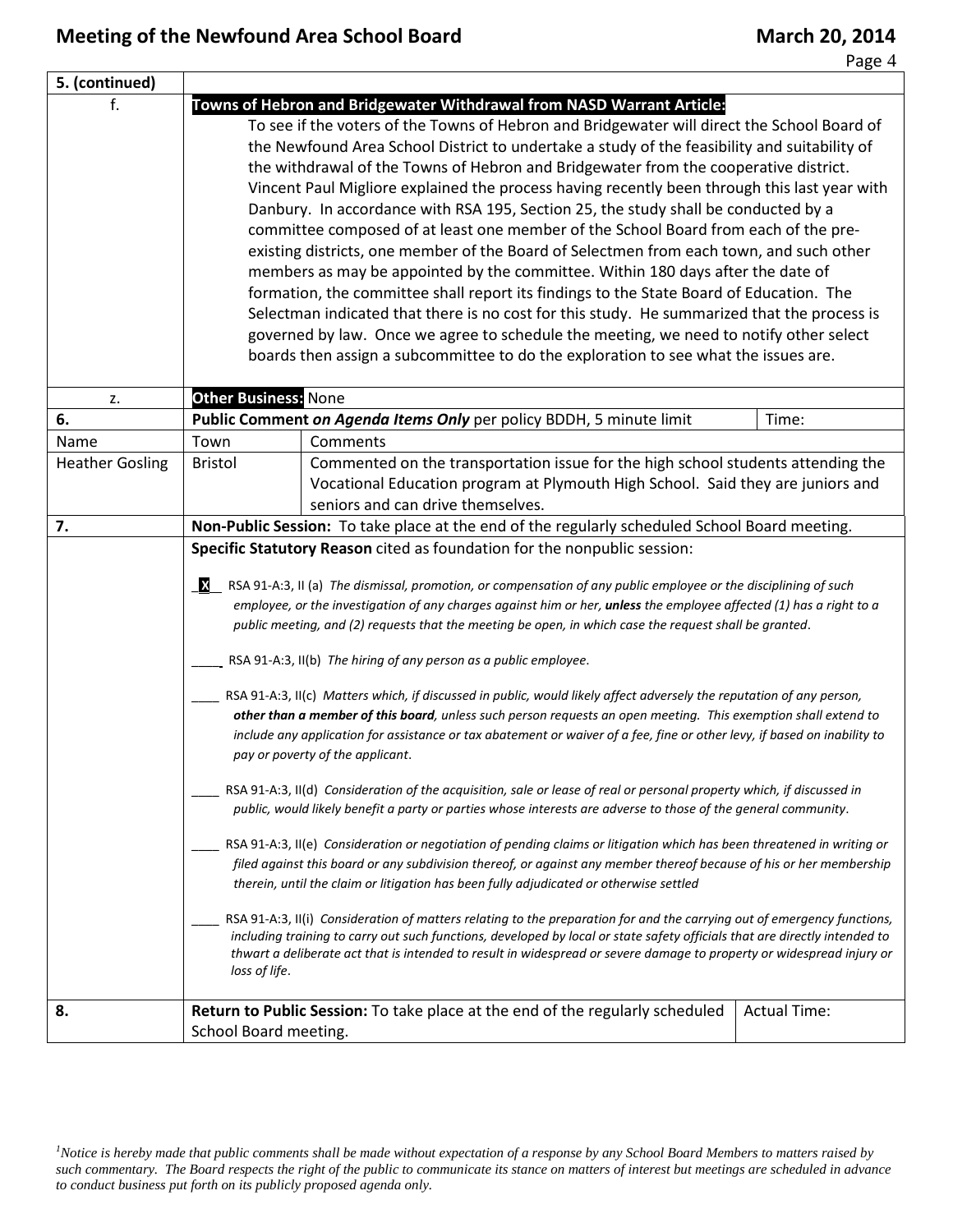## **Meeting of the Newfound Area School Board March 20, 2014**

| 9. | <b>Actions Taken on Discussion Items:</b>                                                                                                                                                                                                                                                                                                                                                                                                                                                                     |  |  |  |
|----|---------------------------------------------------------------------------------------------------------------------------------------------------------------------------------------------------------------------------------------------------------------------------------------------------------------------------------------------------------------------------------------------------------------------------------------------------------------------------------------------------------------|--|--|--|
| a. | <b>RE: School Board Committee Assignment:</b><br>No action taken.<br>Action:                                                                                                                                                                                                                                                                                                                                                                                                                                  |  |  |  |
|    | RECORDED VOTE: _____ YES _____ NO _____ ABSTENTIONS _____ ABSENT _____ EXCUSED<br>Minority Votes/Notes:                                                                                                                                                                                                                                                                                                                                                                                                       |  |  |  |
| b. | RE: 2014-2015 School Board Calendar:<br>Action: Motion to accept the School Calendar for the 2014-2015 school year as created and<br>amended during tonight's meeting.                                                                                                                                                                                                                                                                                                                                        |  |  |  |
|    | Moved by: Jeff Levesque Seconded by: Sue Cheney<br>□ Tabled <b>M</b> APPROVED □ Amended & Approved □ Defeated □ None or Other, as noted.<br>RECORDED VOTE: 7 YES 0 NO 0 ABSTENTIONS 0 ABSENT 0 EXCUSED<br>Minority Votes/Notes:                                                                                                                                                                                                                                                                               |  |  |  |
| c. | <b>RE: Policies for First Reading:</b><br>• KG Community use of School Facilities<br>KG-R Community use of School Facilities<br>$\bullet$<br>AFA Evaluation of School Board Operational Procedures<br>$\bullet$<br>AC-R Nondiscrimination - Title IX Grievance<br>AFB Superintendent Evaluation<br>$\bullet$<br>• CM Superintendent's Annual Report<br>• CBB Appointment of Superintendent<br><b>GE Exit Interviews</b><br>$\bullet$<br>• KBA Public's Right to Know<br>Action: Motion to Table all Policies. |  |  |  |
|    | Moved by: Don Franklin Seconded by: Benjamin LaRoche<br>□ Tabled MAPPROVED □ Amended & Approved □ Defeated □ None or Other, as noted.<br>RECORDED VOTE: 7 YES 0 NO 0 ABSTENTIONS 0 ABSENT 0 EXCUSED<br><b>Minority Votes/Notes:</b>                                                                                                                                                                                                                                                                           |  |  |  |
| d. | RE: Modified to Policies for First Reading: included in Item 9.a.<br>• GE Exit Interviews<br>• KBA Public's Right to Know<br>Action:                                                                                                                                                                                                                                                                                                                                                                          |  |  |  |
|    | □ Tabled □ APPROVED □ Amended & Approved □ Defeated □ None or Other, as noted.<br>RECORDED VOTE: _____ YES _____ NO _____ ABSTENTIONS _____ ABSENT _____ EXCUSED<br>Minority Votes/Notes:                                                                                                                                                                                                                                                                                                                     |  |  |  |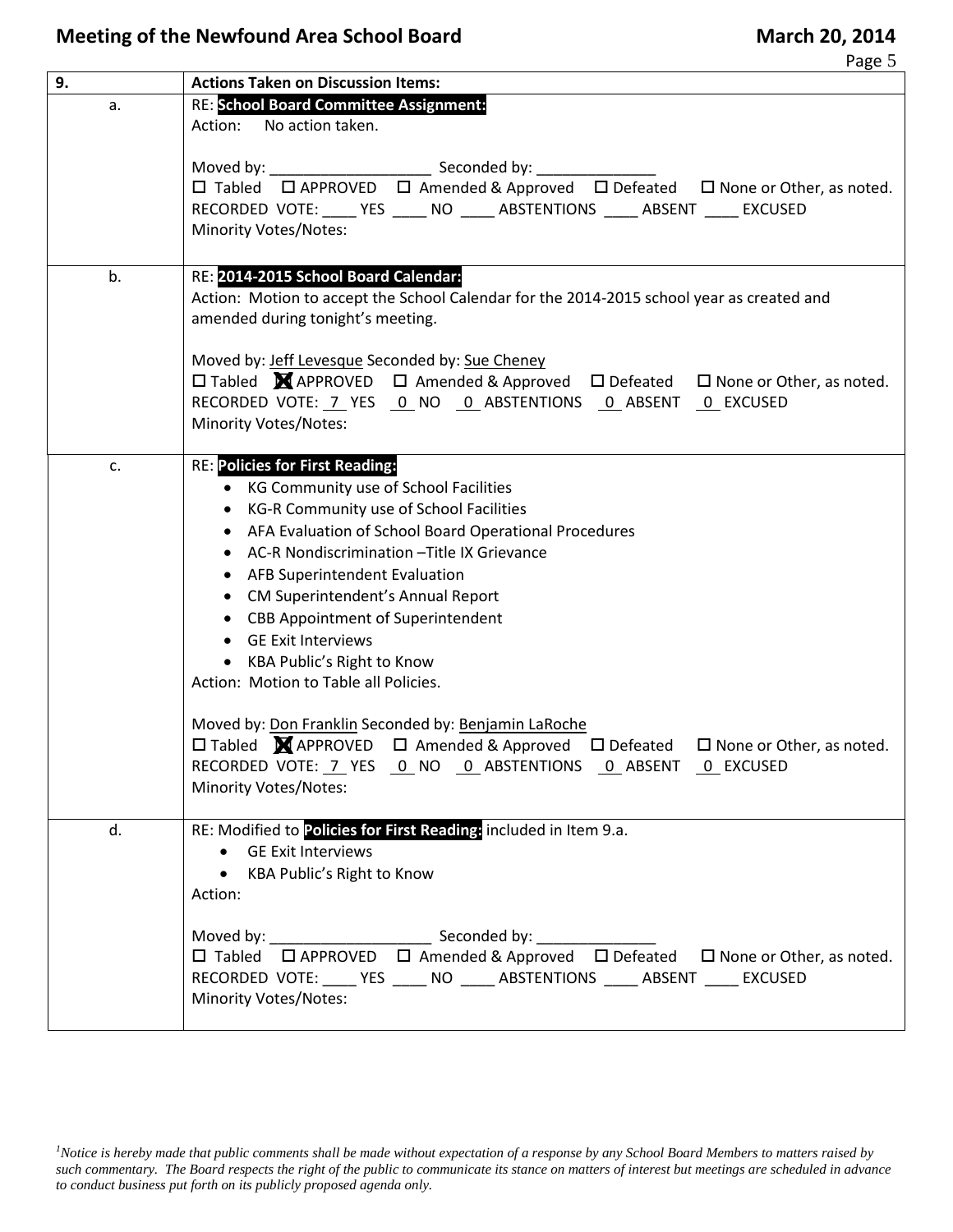Page 6

| 9. (continued)                                 |                                                                                                                                                                                                                                                                                                                                                                                                                                                                                                               |                      |  |  |
|------------------------------------------------|---------------------------------------------------------------------------------------------------------------------------------------------------------------------------------------------------------------------------------------------------------------------------------------------------------------------------------------------------------------------------------------------------------------------------------------------------------------------------------------------------------------|----------------------|--|--|
| e.                                             | <b>RE: Teacher Contract: Next Steps</b><br>Action: No action taken.                                                                                                                                                                                                                                                                                                                                                                                                                                           |                      |  |  |
|                                                |                                                                                                                                                                                                                                                                                                                                                                                                                                                                                                               |                      |  |  |
|                                                |                                                                                                                                                                                                                                                                                                                                                                                                                                                                                                               |                      |  |  |
|                                                |                                                                                                                                                                                                                                                                                                                                                                                                                                                                                                               |                      |  |  |
|                                                | RECORDED VOTE: _____ YES _____ NO _____ ABSTENTIONS _____ ABSENT _____ EXCUSED                                                                                                                                                                                                                                                                                                                                                                                                                                |                      |  |  |
|                                                | <b>Minority Votes/Notes:</b>                                                                                                                                                                                                                                                                                                                                                                                                                                                                                  |                      |  |  |
| f.                                             | RE: Towns of Hebron and Bridgewater Withdrawal from NASD Warrant Article:                                                                                                                                                                                                                                                                                                                                                                                                                                     |                      |  |  |
|                                                | To direct the Chair to notify the Select Board of the District towns to assign a representative to the                                                                                                                                                                                                                                                                                                                                                                                                        |                      |  |  |
|                                                | RSA: 195 Committee for purposes of holding its first meeting between April 15 <sup>th</sup> and May 9 <sup>th</sup> , which                                                                                                                                                                                                                                                                                                                                                                                   |                      |  |  |
|                                                | date shall be determined by the Chair, Ruby Hill.                                                                                                                                                                                                                                                                                                                                                                                                                                                             |                      |  |  |
|                                                | Moved by: Vincent Paul Migliore Seconded by: Don Franklin                                                                                                                                                                                                                                                                                                                                                                                                                                                     |                      |  |  |
|                                                | $\Box$ Tabled $\blacksquare$ APPROVED $\Box$ Amended & Approved $\Box$ Defeated $\Box$ None or Other, as noted.                                                                                                                                                                                                                                                                                                                                                                                               |                      |  |  |
|                                                | RECORDED VOTE: 7 YES    0 NO    0 ABSTENTIONS    0 ABSENT    0 EXCUSED                                                                                                                                                                                                                                                                                                                                                                                                                                        |                      |  |  |
|                                                | Minority Votes/Notes:                                                                                                                                                                                                                                                                                                                                                                                                                                                                                         |                      |  |  |
|                                                | <b>Other Business: None</b>                                                                                                                                                                                                                                                                                                                                                                                                                                                                                   |                      |  |  |
| z.<br>10.                                      | <b>Announcements: None</b>                                                                                                                                                                                                                                                                                                                                                                                                                                                                                    |                      |  |  |
|                                                | <b>Non-Public Session:</b>                                                                                                                                                                                                                                                                                                                                                                                                                                                                                    | Actual Time: 8:20 pm |  |  |
|                                                | Motion to move to non public session was made by Jeff Levesque, seconded by Don Franklin                                                                                                                                                                                                                                                                                                                                                                                                                      |                      |  |  |
|                                                | A Roll call was taken to proceed to Non-Public Session:                                                                                                                                                                                                                                                                                                                                                                                                                                                       |                      |  |  |
|                                                | Alexandria - Yes; Bridgewater - Yes; Bristol - Yes; Danbury - Yes; Groton - Yes; Hebron - Yes;                                                                                                                                                                                                                                                                                                                                                                                                                |                      |  |  |
|                                                | New Hampton - Yes                                                                                                                                                                                                                                                                                                                                                                                                                                                                                             |                      |  |  |
| 11.                                            | Date of Next School Board Meeting(s):                                                                                                                                                                                                                                                                                                                                                                                                                                                                         |                      |  |  |
|                                                | Regularly Scheduled:   April 14, 2014<br><b>Other Meeting:</b>                                                                                                                                                                                                                                                                                                                                                                                                                                                |                      |  |  |
|                                                | Topic: TBD                                                                                                                                                                                                                                                                                                                                                                                                                                                                                                    |                      |  |  |
| 12.                                            | <b>Concluding Business for the Posted Meeting Time</b>                                                                                                                                                                                                                                                                                                                                                                                                                                                        | Actual Time: 9:25 PM |  |  |
|                                                | RE: Motion to Adjourn -or-                                                                                                                                                                                                                                                                                                                                                                                                                                                                                    |                      |  |  |
|                                                | $\Box$ Recess (for a specified period of time) until the following date & time:                                                                                                                                                                                                                                                                                                                                                                                                                               |                      |  |  |
|                                                |                                                                                                                                                                                                                                                                                                                                                                                                                                                                                                               |                      |  |  |
|                                                | Action:                                                                                                                                                                                                                                                                                                                                                                                                                                                                                                       |                      |  |  |
|                                                | Moved by: Sue Cheney Seconded by: Don Franklin<br>■ APPROVED □ Amended & Approved □ Defeated                                                                                                                                                                                                                                                                                                                                                                                                                  |                      |  |  |
|                                                | RECORDED VOTE: 7 YES 0 NO 0 ABSTENTIONS 0 ABSENT 0 EXCUSED                                                                                                                                                                                                                                                                                                                                                                                                                                                    |                      |  |  |
|                                                | <b>Minority Votes/Notes:</b>                                                                                                                                                                                                                                                                                                                                                                                                                                                                                  |                      |  |  |
|                                                |                                                                                                                                                                                                                                                                                                                                                                                                                                                                                                               |                      |  |  |
| <b>School Board</b><br><b>Members Present:</b> | Ruby Hill, Chair - Danbury; Suzanne Cheney, Alexandria (arrived 6:04); Benjamin LaRoche, Bristol; Vincent Paul Migliore, Bridgewater; Jeff<br>Levesque, Groton; Donald Franklin, Hebron; Christine Hofling-Davol, New Hampton.                                                                                                                                                                                                                                                                                |                      |  |  |
| <b>Staff Present:</b>                          | Superintendent Stacy Buckley, Mike Limanni, Business Administrator; Ann Holton, Student Services Director; Miriam Freeman, NMMS<br>Staff, Fred Robinson NRHS Staff; Leah McDevitt, School Board Clerk.                                                                                                                                                                                                                                                                                                        |                      |  |  |
| <b>Public Present:</b>                         | Rick Bassett, New Hampton; Christine Bassett, New Hampton; Sherry Maxner, Holderness; Deirdre Conway, Ashland; Coleen Symonds,<br>Bristol; Lisa Dunham, Bristol; Chad Dunham, Bristol, Bettyanne Holloran, Ashland; Mary MacCaffrie, Bristol, Susan Colby, Bristol; Heather<br>Gosson, Bristol; Michelle Costigan, Bristol; Joanne Robie, Bristol; Tom Caldwell, Bristol; Amy Fairbank, Bristol; Debra Blouin, Hebron; John<br>Jenness, New Hampton; Christen Dolloff, Bristol; Bryan Richardson, Alexandria. |                      |  |  |
|                                                | Respectfully submitted by Leah McDevitt                                                                                                                                                                                                                                                                                                                                                                                                                                                                       |                      |  |  |
| Template Used:                                 | \SAU2012\Proposed agenda\ Proposed Agenda Template v21                                                                                                                                                                                                                                                                                                                                                                                                                                                        |                      |  |  |